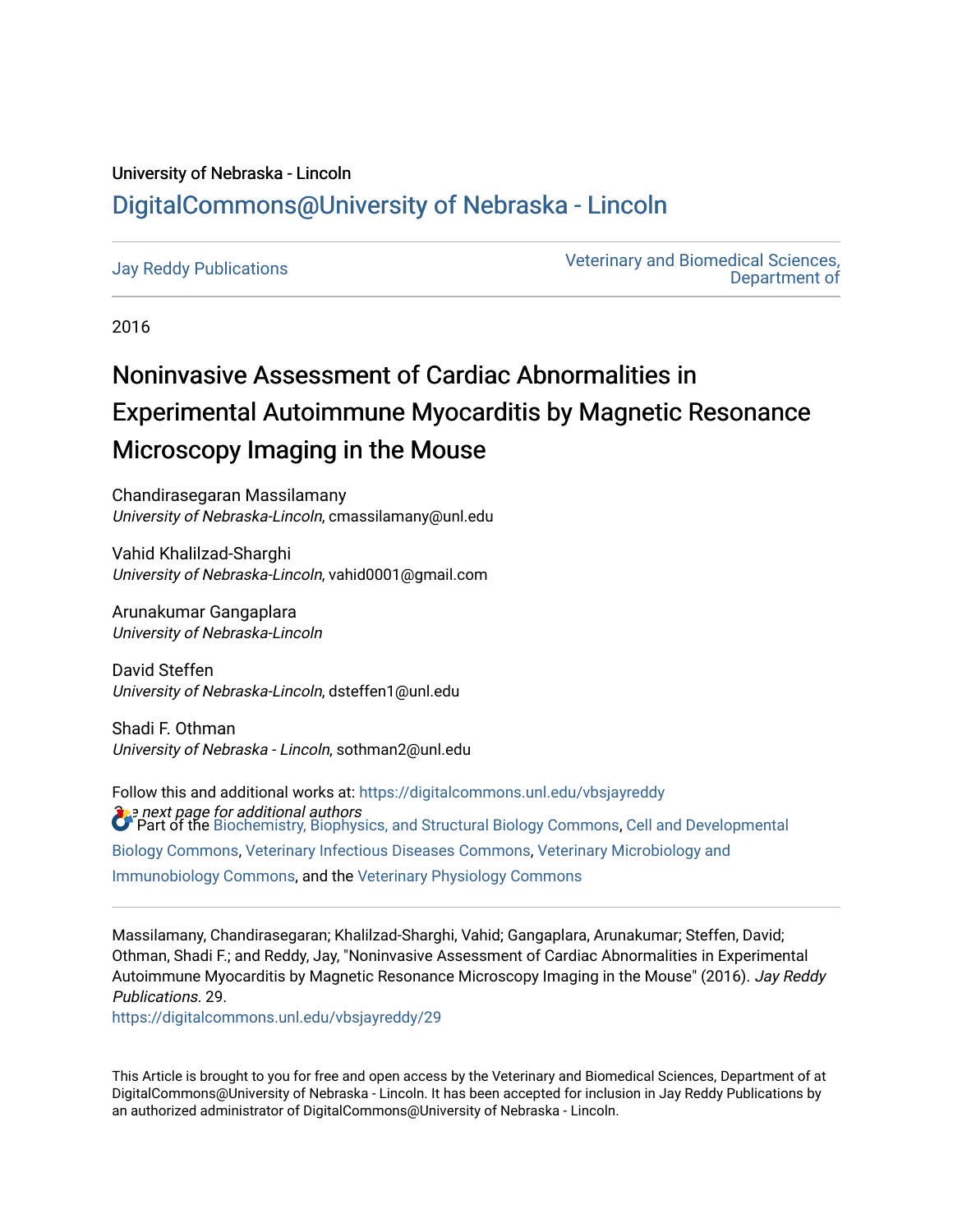### Authors

Chandirasegaran Massilamany, Vahid Khalilzad-Sharghi, Arunakumar Gangaplara, David Steffen, Shadi F. Othman, and Jay Reddy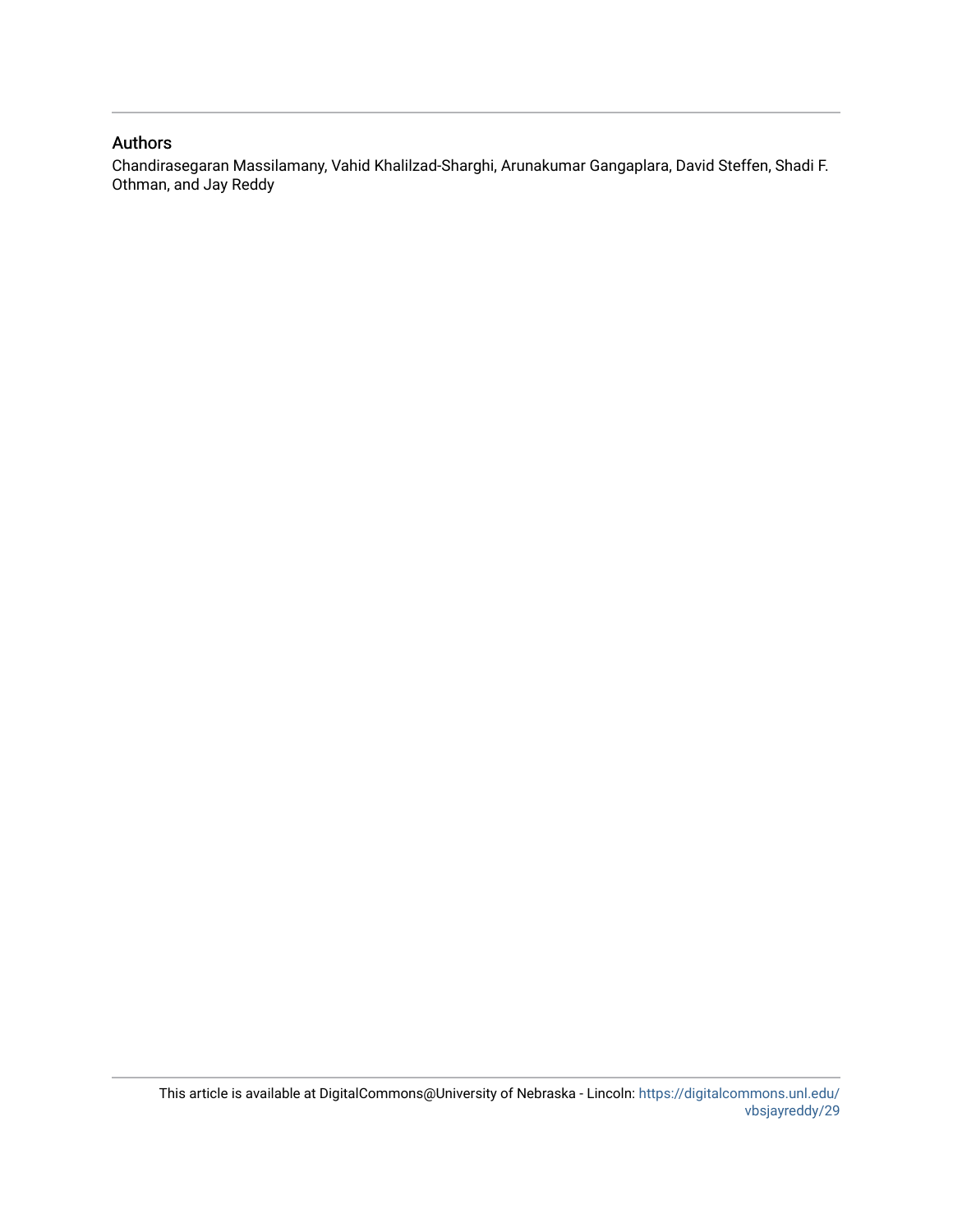### **Video Article Noninvasive Assessment of Cardiac Abnormalities in Experimental Autoimmune Myocarditis by Magnetic Resonance Microscopy Imaging in the Mouse**

Chandirasegaran Massilamany\*<sup>1</sup>, Vahid Khalilzad-Sharghi\*<sup>2</sup>, Arunakumar Gangaplara<sup>1</sup>, David Steffen<sup>1</sup>, Shadi F. Othman<sup>2</sup>, Jay Reddy<sup>1</sup>

<sup>1</sup>School of Veterinary Medicine and Biomedical Sciences, University of Nebraska-Lincoln

<sup>2</sup>Department of Biological Systems Engineering, University of Nebraska-Lincoln

\* These authors contributed equally

Correspondence to: Shadi F. Othman at [othman@unl.edu](mailto:othman@unl.edu), Jay Reddy at [jayreddy@unl.edu](mailto:jayreddy@unl.edu)

URL:<http://www.jove.com/video/51654> DOI: [doi:10.3791/51654](http://dx.doi.org/10.3791/51654)

Keywords: Medicine, Issue 88, Magnetic resonance microscopy, MRM, MRI, autoimmune myocarditis, mouse, noninvasive tool, heart, cardiac myosin heavy chain

Date Published: 6/20/2014

Citation: Massilamany, C., Khalilzad-Sharghi, V., Gangaplara, A., Steffen, D., Othman, S.F., Reddy, J. Noninvasive Assessment of Cardiac Abnormalities in Experimental Autoimmune Myocarditis by Magnetic Resonance Microscopy Imaging in the Mouse. *J. Vis. Exp.* (88), e51654, doi:10.3791/51654 (2014).

### **Abstract**

Myocarditis is an inflammation of the myocardium, but only ~10% of those affected show clinical manifestations of the disease. To study the immune events of myocardial injuries, various mouse models of myocarditis have been widely used. This study involved experimental autoimmune myocarditis (EAM) induced with cardiac myosin heavy chain (Myhc)-α 334-352 in A/J mice; the affected animals develop lymphocytic myocarditis but with no apparent clinical signs. In this model, the utility of magnetic resonance microscopy (MRM) as a non-invasive modality to determine the cardiac structural and functional changes in animals immunized with Myhc-α 334-352 is shown. EAM and healthy mice were imaged using a 9.4 T (400 MHz) 89 mm vertical core bore scanner equipped with a 4 cm millipede radio-frequency imaging probe and 100 G/cm triple axis gradients. Cardiac images were acquired from anesthetized animals using a gradient-echo-based cine pulse sequence, and the animals were monitored by respiration and pulse oximetry. The analysis revealed an increase in the thickness of the ventricular wall in EAM mice, with a corresponding decrease in the interior diameter of ventricles, when compared with healthy mice. The data suggest that morphological and functional changes in the inflamed hearts can be non-invasively monitored by MRM in live animals. In conclusion, MRM offers an advantage of assessing the progression and regression of myocardial injuries in diseases caused by infectious agents, as well as response to therapies.

### **Video Link**

The video component of this article can be found at <http://www.jove.com/video/51654/>

#### **Introduction**

Heart failure is the leading cause of deaths, and myocarditis is one predominant cause of heart failure in young adolescents<sup>1</sup>. Most patients affected with myocarditis remain asymptomatic and the disease is spontaneously resolved<sup>2</sup>. However, 10-20% of those affected can develop chronic disease, leading to dilated cardiomyopathy (DCM)<sup>3</sup>. Various animal models have been developed to study the immune pathogenesis of myocarditis. The disease can be induced in myocarditis-susceptible A/J and Balb/c mice by immunizing the animals with cardiac myosin heavy chain (Myhc)-α or its immunodominant peptide fragments or by infecting with pathogens like coxsackievirus B3 4-9. This study involves Myhcα 334-352-induced myocarditis in A/J mice. Despite showing myocardial infiltrations, the myocarditis-affected animals appear clinically normal; diagnosis is based on histological evaluation of hearts for inflammation<sup>7</sup> and echocardiography<sup>10</sup>.

Magnetic resonance microscopy (MRM) is a commonly used method to obtain cardiovascular imaging with high resolution three-dimensional planes, permitting assessment of functional details to the level of minute blood vessels (up to 10 μm diameter), but this level of resolving power is not achievable with the routine magnetic resonance imaging (MRI) scanning procedure, in which, the resolution is generally obtained up to 1 mm<sup>11-14</sup>. MRM offers an advantage as it permits acquisition of high-resolution images and also to derive performance parameters in the early time points of disease process<sup>14</sup>. Clinically, MRM imaging has been extensively applied to study the functional parameters of diseased heart, lung or brain<sup>15-17</sup>. In this study, the use of an MRM technique as a non-invasive tool to ascertain cardiac abnormalities in A/J mice affected with autoimmune myocarditis is shown. Specifically, the MRM imaging allows quantification of functional parameters such as left ventricular (LV) enddiastolic volume and ejection fraction (EF) with reasonable accuracy<sup>18</sup>. The definitions of respective parameters are: LV end diastolic volume, volume of blood in the left ventricle at the end of diastolic cycle, and ejection fraction, stroke volume/end-diastolic volume. The data analysis is performed using the freely available Segment software developed for processing DICOM-compliant cardiovascular images acquired by magnetic resonance scanners<sup>19</sup>. The data revealed an increase in thickness of the LV wall in the myocarditic animals, corresponding to a decrease in LV end-diastolic volume, stroke volume and ejection fraction, as compared with these functional parameters in healthy mice.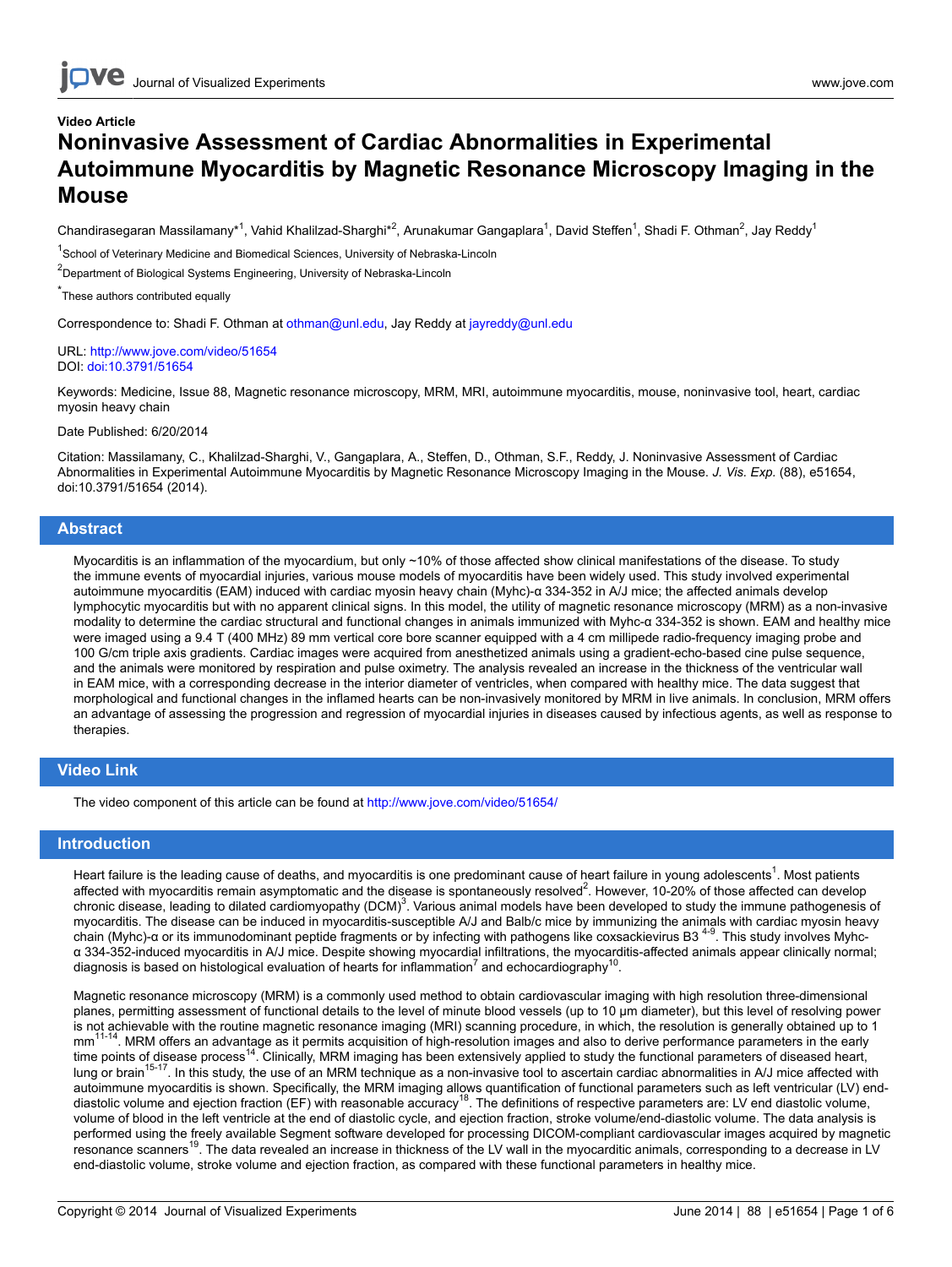### **Protocol**

#### **ETHICS STATEMENT:**

All animal procedures were conducted in accordance with the guidelines for the Care and Use of Laboratory Animals and approved by the University of Nebraska-Lincoln, Lincoln, NE.

### **1. Induction of Experimental Autoimmune Myocarditis**

- 1. Prepare the peptide solution by dissolving Myhc-α 334-352 in 1x phosphate-buffered saline to a final concentration of 2 mg/1.5 ml.
- 2. Prepare the pertussis toxin (PT) by adding 1 ml of sterile 1x PBS to a vial containing 50 μg of lyophilized PT to obtain a stock concentration of 50 ng/μl. Take 20 μl of the stock into a sterile 1.5 ml tube and add 980 μl of sterile 1x PBS to obtain a working concentration of 1 ng/μl.
- 3. Prepare complete Freund's adjuvant (CFA) by adding 40 mg of *Mycobacterium tuberculosis* H37Rv (MTB) extract to 10 ml of CFA to obtain a final concentration of 5 mg/ml.
- 4. Prepare the peptide-CFA emulsion. NOTE: For EAM induction, the peptide-CFA emulsion was administered in 150 μl containing 100 µg of Myhc-α 334-352 per animal. For example, to immunize ten mice use 1.5 ml of peptide-CFA emulsion containing 1 mg of Myhc-α 334-352.
	- 1. To prepare 1.5 ml of emulsion, aliquot 750 μl of Myhc-α 334-352 peptide solution in one 1.5 ml tube, and CFA supplemented with MTB into another 1.5 ml tube. Using a 3 ml luer-lok syringe, draw the peptide solution first, followed by the CFA/MTB extract.
	- 2. Attach the syringe to a 3-way stopcock and connect the other outlet of the stopcock to an empty 3 ml syringe. Adjust the patency of the stopcock so the peptide-CFA mixture flows from one syringe to the other with reasonably good resistance.
	- 3. Mix by pushing the contents from one syringe to the other repeatedly for  $\sim$ 1 min and then place the entire assembly on ice for  $\sim$ 3 min. Repeat this procedure a minimum of 10x.
	- 4. Determine the consistency of the emulsion by carefully placing a tiny droplet on still water in a 100 ml glass beaker. The droplet is not expected to disperse in water. If it does, continue mixing until the desired consistency is achieved.
	- 5. Transfer the contents of emulsion from 3 ml syringes into 1 ml luer-lok syringes by replacing one of the two 3-ml syringes attached to the stopcock with the 1-ml syringe, and attach a 27 ½ G needle to the 1 ml syringe.
- 5. Inject 150 µl of the peptide-CFA emulsion in split doses subcutaneously in the two inguinal regions of six-to-eight-week-old female A/J mice (~75 µl each).
- 6. Administer 100 μl of PT suspension (100 ng) intraperitoneally to each animal on day 0 and day 2 postimmunization.
- 7. Repeat the immunization procedure on day 7 by administering 150 µl of peptide-CFA emulsion in split doses subcutaneously into either side of the sternum (~75 µl each). Prepare this emulsion fresh as above. Then, on day 21, subject the animals to MRM imaging, see step 3.

### **2. Animal Handling**

- 1. Place each mouse in an anesthetic induction chamber containing 2% isoflurane-air mixture with a heating pad placed underneath to maintain warmth, and transfer the animal to a specially designed animal holder (**Figure 1**).
- 2. Immobilize the animal in the prone position on the animal holder so its snout fits into the nose cone to maintain anesthesia (**Figure 1**). Secure the head of the mouse with a bite-bar attached to the front teeth of the mouse.
- 3. Turn on the air blow heater with its outlet hose inserted in the scanner's vertical bore to maintain the animal's body temperature during the experiment.
- 4. Maintain anesthesia at 0.5 to 2% isoflurane with a flow rate of 2 ml/min during the entire imaging session. Confirm anesthesia using the toe pinch method, no movement expected.
- 5. Set up a pneumatic pillow sensor, mouse tail/ankle fiber optic pulse oximetry sensor, and rectal temperature probe to monitor respiration, heart rate and body temperature, respectively (**Figure 1**). Note: Cardiac gating is performed through Pulse Oximetry, which allows noninvasive monitoring of arterial blood oxygen saturation. The pulse oximetry sensor should be attached to the left ankle, and the foot should be secured with a thread loop and taped to maintain the ankle in the sensor. MRM imaging is achieved by gating the respiration and cardiac signals without the use of any contrast agents.

### **3. Image Acquisition**

- 1. After preparing the animal (**Figure 1**), place the mouse in the center of the MRM scanner with the heart positioned in the center of the field of view (FOV), where magnetic field homogeneity is maximum. NOTE: A wide-bore (89 mm) 9.4 T vertical-bore magnet equipped with triple axis gradients of 100 G/cm and a 4 cm radio-frequency (RF) imaging coil is to be used to obtain high-resolution three-dimensional (3D) images. Note: Be sure to non-magnetic supplies when using an MRI scanner.
- 2. Run the imaging interface and select "New Study" from the "Study Options" menu. Type "mtune" at the command bar and run it to pull up the "Tune GUI". Then select "Start Probe Tune" and click on "Autoscale" button. The Tune GUI will change to show the RFsignal. Use the remote tune/match knobs at the end of the coil to tune the RF coil to the proton resonance frequency (400 MHz). On the "Start" tab go to the "Prescan" page to run the frequency and power calibration by clicking on the related buttons. Hit the XYZ (quick) button on the 'Shim" tab of "Study' tab to pull up the shimming page. Go to the shim page, select all of the iterations, and hit the shim button to perform auto shimming.
- 3. Select a scout sequence from the "Study" tab of the imaging interface to localize the mouse heart. On the "Acquire" tab change the FOV to 35 mm<sup>2</sup> and keep the machine's default settings. Click Start to run the sequence; adjust the position of the animal holder if the heart is not in the center of FOV, retune the RF coil and obtain the scout images again.
- 4. Click the "GEMS" sequence button on the "Study" tab then enter the acquisition parameters on the corresponding "Acquire" tab to obtain two<br>· orthogonal planes along the short axis and long axis of the heart<sup>20,21</sup>. NO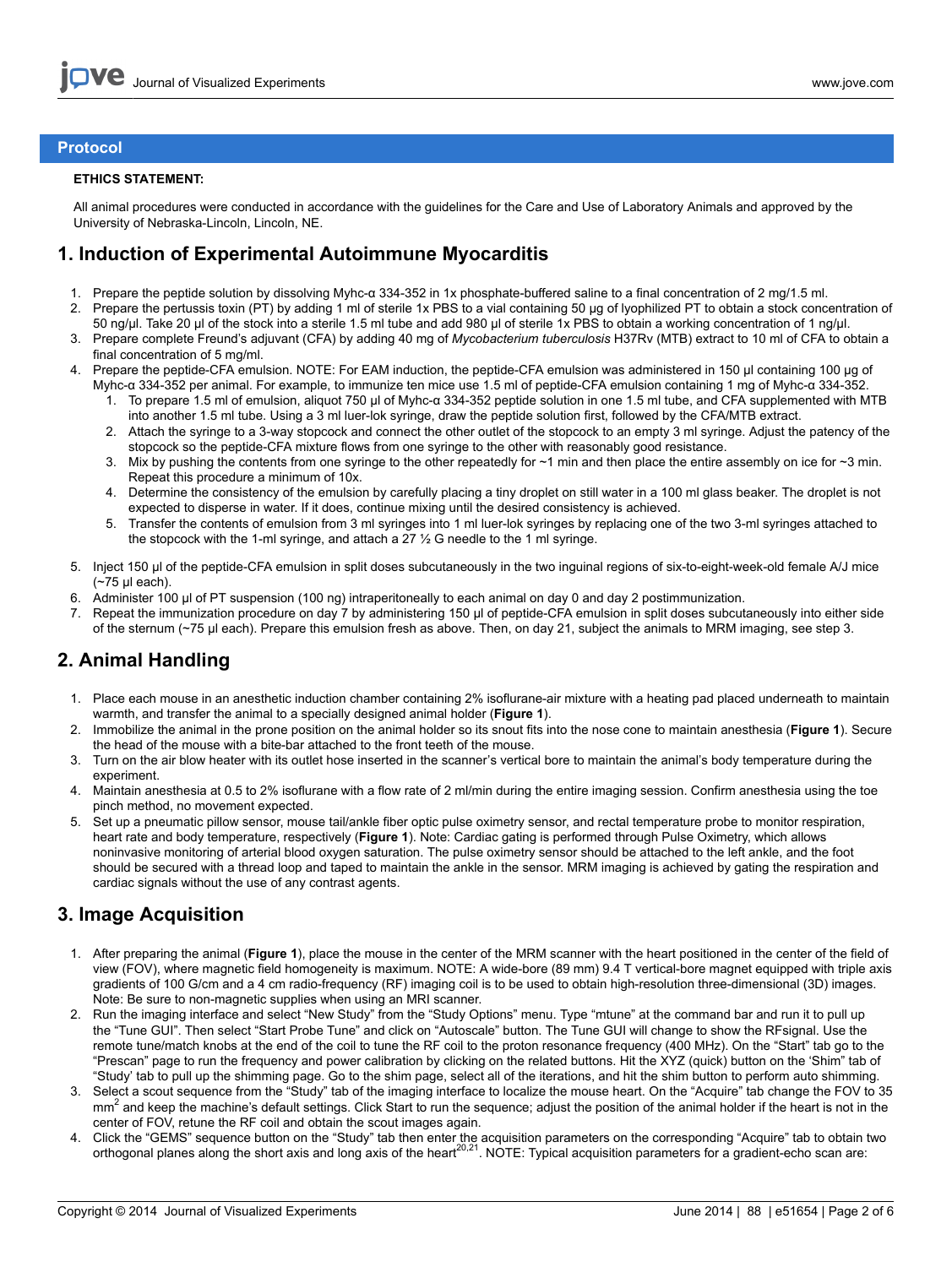slice thickness, 1 mm; repetition time (TR), 200 msec; echo time (TE), 2.67 msec (minimum); flip angle, 25°; inplane matrix size, 128 x 128; FOV, 22 mm<sup>2</sup>; number of acquisitions, 4; and an approximate acquisition time of 1 min and 30 sec.

- 5. On the "Adv" tab select the "CINE" sequence to collect the pulse oximetry-gated short-axis cine MR images in order to measure the LV anatomic and functional parameters. Adjust the position and angle of the imaging slices based on the long axis view of the heart by mouse hovering and dragging. Enter the following imaging parameters on the "Acquire" tab to obtain the gradient echo cine sequence: TR, 500 msec; TE, 5 msec; FOV, 22 mm<sup>2</sup>; acquisition matrix, 256 x 256; slice thickness, 1 mm; number of acquisitions, 8; number of frames, 6; and an acquisition time of ~17 min. Click start to begin the acquisition.
- 6. Convert the acquired images to DICOM format using the "I/O" tab of the imaging software and transfer the corresponding files to the data center for processing.
- 7. At the end of imaging procedure, allow the mice to recover from anesthesia within the filter-top cages. Do not leave the mice unattended until they regain sufficient consciousness to maintain sternal recumbency and keep them for further studies as needed.

### **4. Data Analysis of Cardiac Magnetic Resonance Microscopy Imaging**

- 1. Use Segment software to analyze the anatomic and functional parameters of the LV<sup>19</sup>. By loading the DICOM format cine images into the software using the "Open Image File(s)" submenu of the "File" menu. On the GUI select 'MRGE' as the imaging technique, 'Cine' as the image type and 'short-axis mid-ventricular' as the image view plane.
- 2. Specify the time frames to be used for end-diastole and end-systole through the "Set Current Timeframe to End Diastole" and "Set Current Timeframe to End Systole" submenus of the "Edit" menu respectively.
- 3. First click the "LV" command button and then the "ENDO" and "EPI" command buttons on the bottom-right panel to manually draw the left ventricle endocardium and epicardium respectively. Remove the papillary muscles by hitting the corresponding command button in order to increase the accuracy of the calculations.
- 4. Read the quantified LV parameters such as diastolic volume, systolic volume, stroke volume, and ejection fraction on the top-right panel. Click the "Misc" command button and then the "Measurement Caliper" command button to measure the LV parameters such as wall thickness, and ventricular diameter $^{22}$ .
- 5. Click the "Save Both Image Stacks and Segmentation" submenu of the "File" menu to save the images, including the segmentations, in '.mat' format to reprocess the images as needed.

### **Representative Results**

In this report, the utility of MRM technique as a non-invasive modality to determine the structural and functional changes in the hearts of animals affected with EAM is shown. Myocarditis was induced in A/J mice by immunizing the animals with Myhc-α 334-352 in CFA<sup>7</sup>, and the animals were subjected to MRM experiments on day 21 post-immunization. The MRM imaging was performed on live animals under isoflurane anesthesia at 9.4 T (400 MHz for protons) using an 89 mm vertical-bore magnet equipped with triple axis gradients (maximum strength 100 G/cm). A scout image was acquired to locate and position the mouse heart in the center of the FOV, followed by axial images to obtain the long-axis 4-chamber view. The angle at which the heart was imaged for the 2-chamber view is shown in **Figure 2A**. Cardiac images were acquired using a 4 cm millipede RF imaging probe with a gradient-echo-based cine pulse sequence. Cardiac function measurements (imaging: LV wall thickness; output: LV end-diastolic volume and ejection fraction) were then analyzed using Segment software. Structural defects in the hearts of EAM-affected mice were evidenced by increase in LV thickness by approximately 1.5-fold (p = 0.018) (**Figure 2B** and **Table 1**), with corresponding decrease in LV end-diastolic volume [18.0 ± 4.2 µl vs. 37.5 ± 3.5 µl, **Figure 2C(i)**; p = 0.002] and ejection fraction [49.4 ± 2.3% vs. 71.5 ± 6.0%, p = 0.00066; **Figure 2C(ii)**] as compared to healthy mice. As expected, histological evaluation of hearts from myocarditic, but not healthy, mice showed multifocal lymphocyte infiltrates, as we have demonstrated previously 7 ; **Figure 2D**). The data suggest that morphological and functional changes in inflamed hearts can be non-invasively monitored by MRM in live animals.



**Figure 1. Animal preparation and positioning of probes for acquisition of MRM images from the mouse heart.** To acquire images from the heart, the anesthetized mouse is placed in the animal holder specially designed for MRM imaging and connected to the air blow heater to maintain the body temperature. Under continuous anesthesia, the animal is immobilized in the prone position. A pneumatic pillow, fiber optic oximetry sensor and temperature sensor are set up to monitor respiration, pulse and body temperature, respectively, until MRM acquisition of cardiac images is complete. [Please click here to view a larger version of this figure.](https://www.jove.com/files/ftp_upload/51654/51654fig1highres.jpg)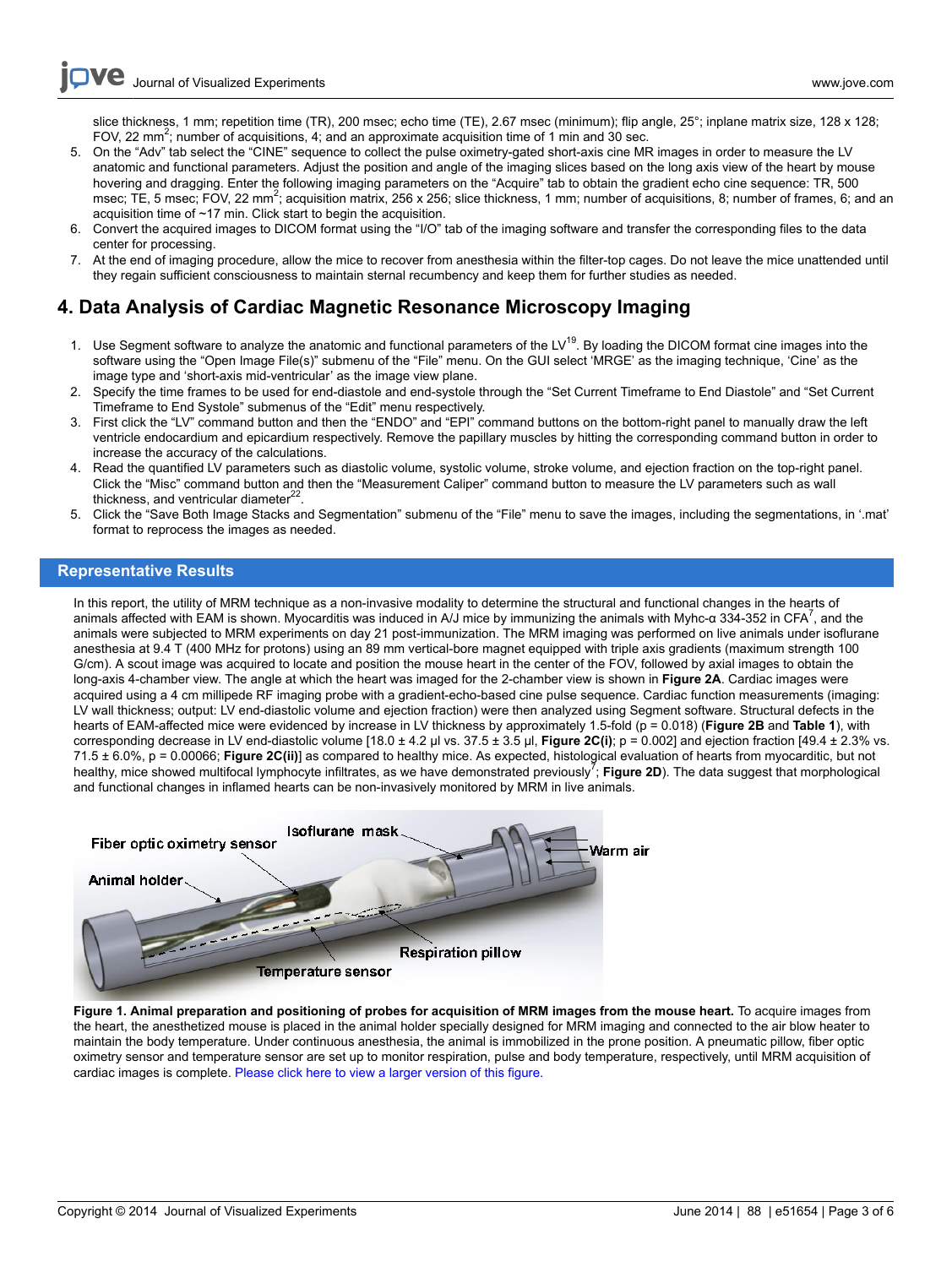

**Figure 2. MRM imaging of mice affected with autoimmune myocarditis reveals cardiac abnormalities.** Myocarditis was induced in A/J mice by immunizing the animals with Myhc-α 334-352 in CFA. The animals were subjected to MRM imaging on day 21 postimmunization to evaluate cardiac abnormalities. **(A) Position of MRM slicing.** The angle at which the heart was sliced for image acquisition is shown. **(B) MRM imaging**. Short-axis slices of heart were captured using echo-based cine pulse sequence in eight time frames with a TR of 500 msec (TE, 5 msec; flip angle, 20°; number of acquisitions, 4; acquisition matrix, 256 x 256) [arrows: LV wall thickness]. **(C) Cardiac output.** Cardiac output was measured based on (i) LV end-diastolic volume and (ii) ejection fraction in healthy and myocarditic mice using quantitative medical image analysis with Segment software. Mean SEM values for a group of mice are shown (n = 2 to 5 per group). **(D) Histology**. Hearts from the above treatment groups were evaluated for inflammation by hematoxylin and eosin staining. Circles: multifocal lymphocytic infiltrations. [Please click](https://www.jove.com/files/ftp_upload/51654/51654fig2highres.jpg) [here to view a larger version of this figure.](https://www.jove.com/files/ftp_upload/51654/51654fig2highres.jpg)

| Animals    | Healthy $(n = 3)$ | $EAM (n = 5)$  |
|------------|-------------------|----------------|
| Mouse 1    | 1.03              | 1.48           |
| Mouse 2    | 1.3               | 1.59           |
| Mouse 3    | 0.94              | 1.44           |
| Mouse 4    |                   | 2.11           |
| Mouse 5    |                   | 1.92           |
| Mean ± SEM | $1.09 \pm 0.1$    | $1.71 \pm 0.1$ |

Table 1. Comparison of left ventricular (LV) wall thickness between healthy and experimental autoimmune myocarditis (EAM) mice. Three healthy and five EAM-induced mice were subjected to magnetic resonance microscopy (MRM) imaging on day 21 postimmunization. After acquiring the cardiac images by MRM, the thickness of LV wall was measured using Segment software as described in the protocol. The values displayed in the table represent LV wall thickness in mm.

#### **Discussion**

This study describes the MRM procedure and its utility as a non-invasive tool to ascertain cardiac abnormalities in mice affected with autoimmune myocarditis. Since the histologic features of EAM resemble postinfectious myocarditis of humans, mouse models are commonly<br>employed to delineate the immune mechanisms of myocardial injuries<sup>23-25</sup>. However, the normal, and the diagnosis is made based on histology at the termination of experiments<sup>7</sup>. The animals are usually sacrificed on day 21 postimmunization. Assessing the disease process in this way at single time points limits use of these models, especially in pharmaceutical research, where monitoring of disease progression in response to treatments is a critical requirement.

To ascertain cardiac abnormalities in living animals, use of non-invasive modalities like MRM is helpful. The MRM technique that described here offers an advantage of obtaining the structural and functional characteristics of hearts without the need to use contrast agents. However, this technique requires acquisition of high resolution 3D anatomical images in strong magnetic fields. Nonetheless, once the images are acquired, functional parameters such as LV end-diastolic volumes and ejection fractions can be analyzed later using commercially available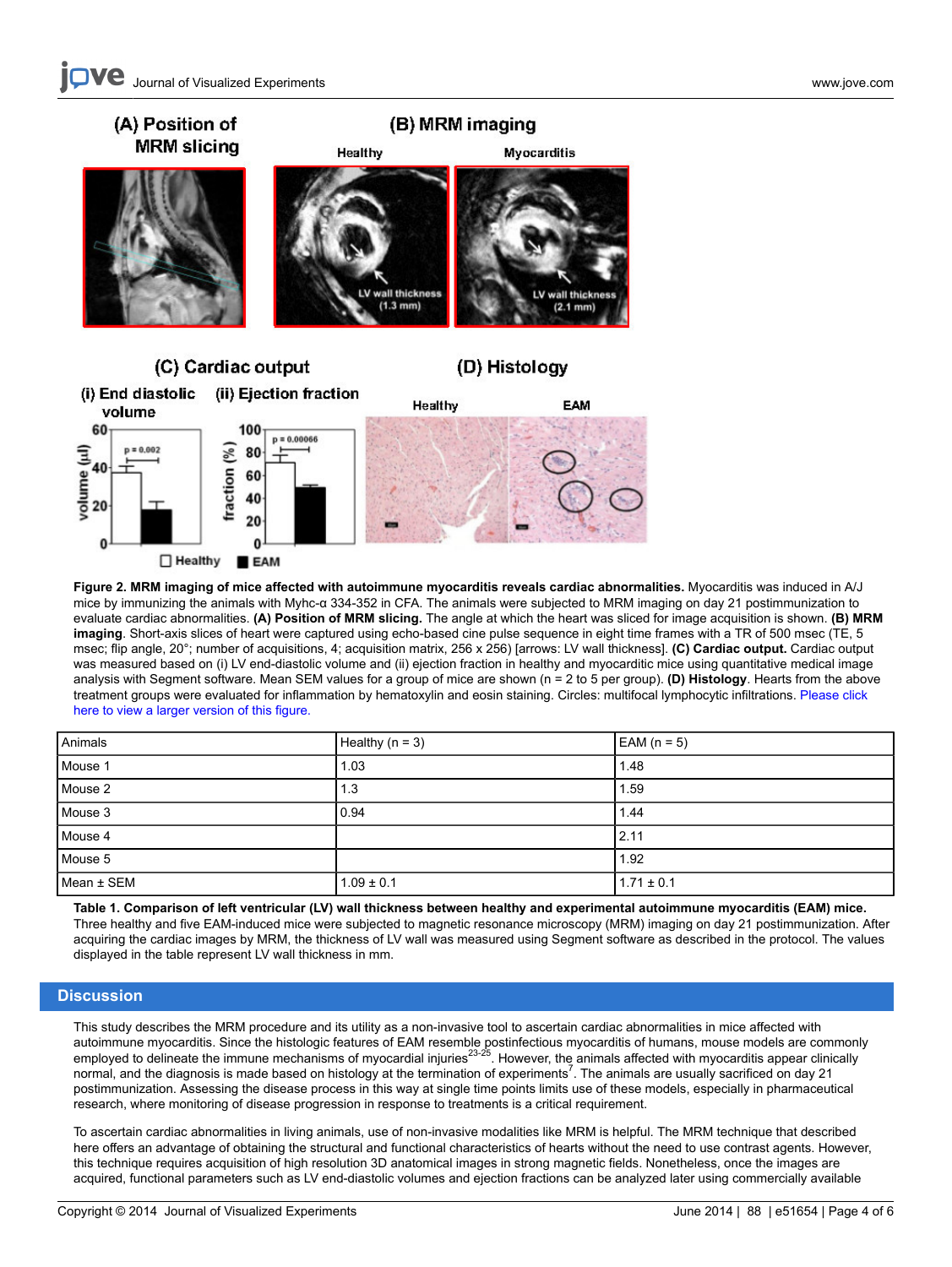**Ove** Journal of Visualized [Experiments](http://www.jove.com) [www.jove.com](http://www.jove.com)

software, without the need to further assemble the MRM apparatus. As shown in **Figure 2**, MRM examination of animals immunized with Myhc-α 334-352 revealed LV wall thickness to be greater than in healthy mice (**Figure 2B**), with a corresponding decrease in functional outputs (LV enddiastolic volumes and ejection fractions; **Figure 2C**). As expected, hearts from immunized, but not healthy, animals had inflammatory infiltrates (**Figure 2D**). Thus, findings from the MRM technique and histology corroborate each other.

Nonetheless, to obtain reproducible results by MRM, the following three factors need to be addressed. (a) Animals should be placed in the MRM scanner so hearts are positioned in the center of the magnet to expose them to the magnetic field with maximum homogeneity. (b) Motion artifact is a concern in live animal experiments. To diminish image blurring due to respiration and cardiac movements, pulse oximetry and respirometry were used to gate MRM acquisition—that is, to acquire discrete image signals at specific time points within the respiratory and cardiac cycleswhich required the use of an animal monitoring system. (c) Acquisition of high-resolution 3D cardiac images is a critical requirement to enable detailed analysis of cardiac abnormalities. To obtain images in all three dimensions, and to increase signal-to-noise ratio, it is important to design more sensitive imaging coils specific to MRM that permit accurate and complete capturing of images in strong magnetic fields in a short-axis orientation within the animal scanners.

In conclusion, development of an MRM technique to evaluate cardiac abnormalities in live animals is challenging. This is especially true for mice, because of their smaller heart sizes (~1/2,000 the mass of a human heart) and higher heart rates (~600 beats per min) compared to humans<sup>2</sup> . Nonetheless, once developed and validated, the MRM technique can be used to compare the anatomical and functional changes of hearts between healthy and sick animals. Thus, the MRM technique could serve as a valuable, non-invasive tool to assess the longitudinal progression of inflammatory cardiac pathologies related to both the acute and chronic nature of the disease process, and to monitor responses to therapies in living animals.

#### **Disclosures**

No conflicts of interests were declared.

### **Acknowledgements**

This work was supported by the National Institutes of Health (HL114669). CM is a recipient of a postdoctoral research fellowship grant awarded by the Myocarditis Foundation, NJ.

#### **References**

- 1. Heidenreich, P.A. *et al.* Forecasting the future of cardiovascular disease in the United States: a policy statement from the American Heart Association. *Circulation.* **123** (8), 933-944, doi: CIR.0b013e31820a55f5 [pii] 10.1161/CIR.0b013e31820a55f5, (2011).
- 2. Fujinami, R.S. *et al.* Molecular mimicry, bystander activation, or viral persistence: infections and autoimmune disease. *Clin Microbiol Rev.* **19** (1), 80-94, doi: 19/1/80 [pii] 10.1128/CMR.19.1.80-94, (2006).
- 3. Cihakova, D., & Rose, N.R. Pathogenesis of myocarditis and dilated cardiomyopathy. *Adv Immunol.* **99**, 95-114, doi: S0065-2776(08)00604-4 [pii] 10.1016/S0065-2776(08)00604-4, (2008).
- 4. Donermeyer, D.L. *et al.* Myocarditis-inducing epitope of myosin binds constitutively and stably to I-Ak on antigen-presenting cells in the heart. *J Exp Med.* **182** (5), 1291-1300, (1995).
- 5. Gangaplara, A. *et al.* Coxsackievirus B3 infection leads to the generation of cardiac myosin heavy chain-alpha-reactive CD4 T cells in A/J mice. *Clin Immunol.* **144** (3), 237-249, doi: S1521-6616(12)00166-0 [pii] 10.1016/j.clim.2012.07.003, (2012).
- 6. Huber, S.A., & Lodge, P.A. Coxsackievirus B-3 myocarditis in Balb/c mice. Evidence for autoimmunity to myocyte antigens. *Am J Pathol.* **116** (1), 21-29, (1984).
- 7. Massilamany, C., *et al.* Identification of novel mimicry epitopes for cardiac myosin heavy chain-alpha that induce autoimmune myocarditis in A/J mice. *Cell Immunol.* **271** (2), 438-449, doi: S0008-8749(11)00214-0[pii] 10.1016/j.cellimm.2011.08.013, (2011).
- 8. Pummerer, C.L. *et al.* Identification of cardiac myosin peptides capable of inducing autoimmune myocarditis in BALB/c mice. *J Clin Invest.* **97** (9), 2057-2062, doi: 10.1172/JCI118642, (1996).
- 9. Rose, N.R., & Hill, S.L. The pathogenesis of postinfectious myocarditis. *Clin Immunol Immunopathol.* **80** (3pt2), S92-99, doi: S0090122996901464 [pii], (1996).
- 10. Saraste, A. *et al.* Coronary flow reserve and heart failure in experimental coxsackievirus myocarditis. A transthoracic Doppler echocardiography study. *Am J Physiol Heart Circ Physiol.* **291**, H871-875 DOI: 10.1152/ajpheart.01375.2005 (2006).
- 11. Altes, T.A. *et al.* Hyperpolarized 3He MR lung ventilation imaging in asthmatics: preliminary findings. *J Magn Reson Imaging.* **13** (3), 378-384, doi: 10.1002/jmri.1054 [pii], (2001).
- 12. Driehuys, B. *et al.* Small animal imaging with magnetic resonance microscopy. *ILAR J.* **49** (1), 35-53, (2008).
- 13. Smith, B.R. Magnetic resonance microscopy with cardiovascular applications. *Trends Cardiovasc Med.* **6** (8), 247-254, doi: S1050-1738(96)00107-7[pii]10.1016/S1050-1738(96)00107-7, (1996).
- 14. Potter, K. Magnetic resonance microscopy approaches to molecular imaging: sensitivity vs. specificity. *J Cell Biochem Suppl.* **39**, 147-153, doi: 10.1002/jcb.10421, (2002).
- 15. Benveniste, H., & Blackband, S. MR microscopy and high resolution small animal MRI: applications in neuroscience research. *Prog Neurobiol.* **67** (5), 393-420, doi: S0301008202000205 [pii], (2002).
- 16. Epstein, F.H. *et al.* MR tagging early after myocardial infarction in mice demonstrates contractile dysfunction in adjacent and remote regions. *Magn Reson Med*. **48** (2), 399-403, doi: 10.1002/mrm.10210, (2002).
- 17. Gewalt, S.L. *et al.* MR microscopy of the rat lung using projection reconstruction. *Magn Reson Med.* **29** (1), 99-106, (1993).
- 18. Kern, M.J. *The cardiac catheterization handbook.*, Edn. 5th. (2011).
- 19. Heiberg, E. *et al.* Design and validation of Segment--freely available software for cardiovascular image analysis. *BMC Med Imaging.* **10**, 1, doi: 1471-2342-10-1 [pii] 10.1186/1471-2342-10-1, (2010).